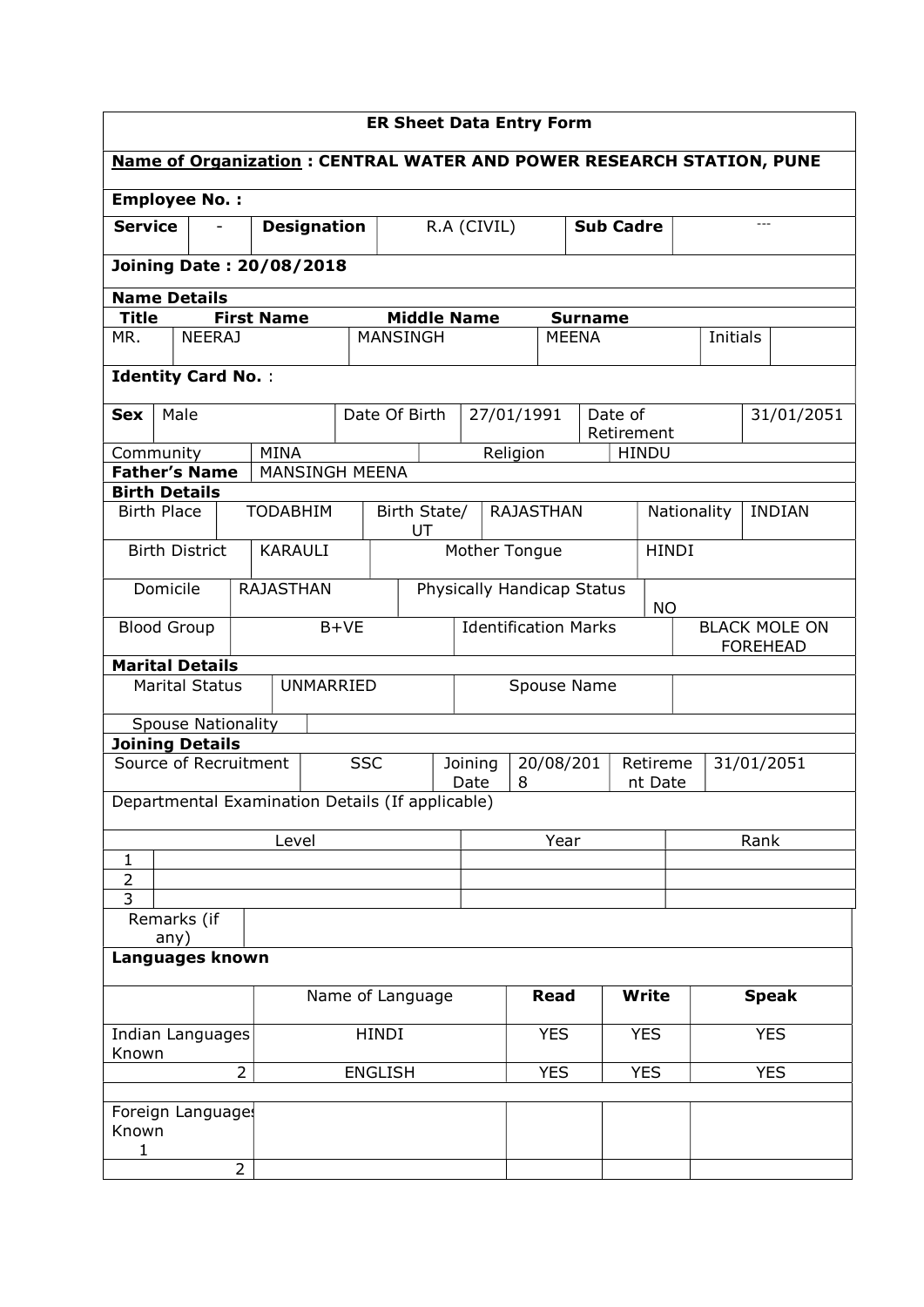## Details of deputation (if applicable)

| Name of the Office | Post held at that<br>time in parent office | Name of post<br>(selected for<br>deputation | Period of deputation |      |  |
|--------------------|--------------------------------------------|---------------------------------------------|----------------------|------|--|
|                    |                                            |                                             | Since                | From |  |
|                    |                                            |                                             |                      |      |  |

## Details of Foreign Visit

| SI.<br>No. | Place of Visit | Date of<br>visit | Post held at<br>that time | Whether it<br>is a<br>personal or<br>official visit | Details of visit |
|------------|----------------|------------------|---------------------------|-----------------------------------------------------|------------------|
|            |                |                  |                           |                                                     |                  |

## Transfer/Posting Detail (if applicable)

| Place                    | Period of posting        |      |  |  |  |  |
|--------------------------|--------------------------|------|--|--|--|--|
|                          | Since                    | From |  |  |  |  |
|                          | -                        | -    |  |  |  |  |
| $\overline{\phantom{0}}$ |                          |      |  |  |  |  |
|                          |                          |      |  |  |  |  |
|                          | $\overline{\phantom{0}}$ |      |  |  |  |  |
|                          |                          |      |  |  |  |  |

| Qualification (Use extra photocopy sheets for multi qualifications, experience, training, awards details) |  |                          |       |               |               |                  |                  |  |  |  |
|-----------------------------------------------------------------------------------------------------------|--|--------------------------|-------|---------------|---------------|------------------|------------------|--|--|--|
| Qualification                                                                                             |  | <b>Discipline</b>        |       |               |               | Specialization 1 |                  |  |  |  |
| <b>B.TECH</b>                                                                                             |  | <b>CIVIL ENGINEERING</b> |       |               |               |                  |                  |  |  |  |
| Year                                                                                                      |  | <b>Division</b>          |       | CGPA/ % Marks |               |                  | Specialization 2 |  |  |  |
| 2014                                                                                                      |  | <b>1ST CLASS</b>         |       |               | 67.10         |                  |                  |  |  |  |
| Institution                                                                                               |  | University               |       |               | Place         |                  | Country          |  |  |  |
| Y.I.T JAIPUR                                                                                              |  | <b>RTU KOTA</b>          |       |               | <b>JAIPUR</b> |                  | <b>INDIA</b>     |  |  |  |
| <b>Experience</b>                                                                                         |  |                          |       |               |               |                  |                  |  |  |  |
| Type of Posting                                                                                           |  |                          | Level |               |               |                  |                  |  |  |  |
| <b>TEMPORARY</b>                                                                                          |  |                          |       |               |               |                  |                  |  |  |  |
| Designation                                                                                               |  | <b>Present Position</b>  |       |               |               |                  |                  |  |  |  |
| R.A                                                                                                       |  | R.A (ENGG.)              |       |               |               |                  |                  |  |  |  |
| Ministry                                                                                                  |  | Department               |       |               |               |                  |                  |  |  |  |
| <b>MOWR</b>                                                                                               |  | <b>CWPRS</b>             |       |               |               |                  |                  |  |  |  |